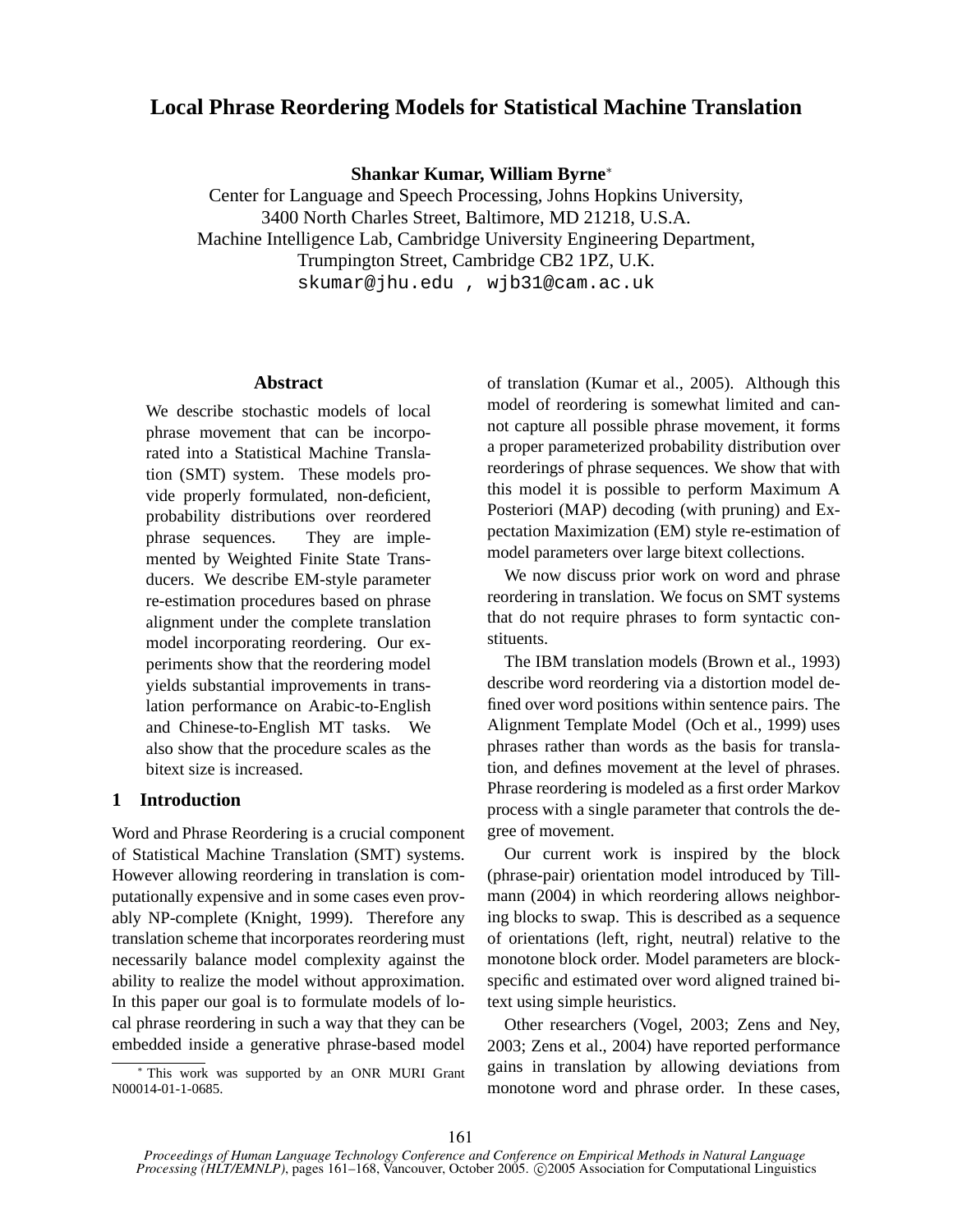

Figure 1: TTM generative translation process; here,  $I = 9, K = 5, R = 7, J = 9.$ 

reordering is not governed by an explicit probabilistic model over reordered phrases; a language model is employed to select the translation hypothesis. We also note the prior work of Wu (1996), closely related to Tillmann's model.

### **2 The WFST Reordering Model**

The Translation Template Model (TTM) is a generative model of phrase-based translation (Brown et al., 1993). Bitext is described via a stochastic process that generates source (English) sentences and transforms them into target (French) sentences (Fig 1 and Eqn 1).

$$
P(f_1^J, v_1^R, d_0^K, c_0^K, y_1^K, x_1^K, u_1^K, K, e_1^I) =
$$
  
\n
$$
P(e_1^I)
$$
  
\nSource Language Model G  
\n
$$
P(u_1^K, K|e_1^I)
$$
  
\nSource Phrase Segmentation W  
\n
$$
P(x_1^K|u_1^K, K, e_1^I)
$$
  
\nPhrase Translation and Reordering R  
\n
$$
P(v_1^R, d_0^K, c_0^K, y_1^K|x_1^K, u_1^K, K, e_1^I)
$$
  
\nTarget Phrase Insertion  $\Phi$   
\n
$$
P(f_1^I|v_1^R, d_0^K, c_0^K, y_1^K, x_1^K, u_1^K, K, e_1^I)
$$
  
\nTarget Phrase Segmentation  $\Omega$ 

The TTM relies on a Phrase-Pair Inventory (PPI) consisting of target language phrases and their source language translations. Translation is modeled via component distributions realized as WFSTs (Fig 1 and Eqn 1) : Source Language Model  $(G)$ , Source Phrase Segmentation (W), Phrase Translation and Reordering  $(R)$ , Target Phrase Insertion  $(\Phi)$ , and Target Phrase Segmentation  $(\Omega)$  (Kumar et al., 2005).

TTM Reordering Previously, the TTM was formulated with reordering prior to translation; here, we perform reordering of phrase sequences following translation. Reordering prior to translation was found to be memory intensive and unwieldy (Kumar et al., 2005). In contrast, we will show that the current model can be used for both phrase alignment and translation.

# **2.1 The Phrase Reordering Model**

We now describe two WFSTs that allow local reordering within phrase sequences. The simplest allows swapping of adjacent phrases. The second allows phrase movement within a three phrase window. Our formulation ensures that the overall model provides a proper parameterized probability distribution over reordered phrase sequences; we emphasize that the resulting distribution is not degenerate.

Phrase reordering (Fig 2) takes as its input a French phrase sequence in English phrase order  $x_1, x_2, \ldots, x_K$ . This is then reordered into French phrase order  $y_1, y_2, ..., y_K$ . Note that words within phrases are not affected.

We make the following conditional independence assumption:

$$
P(y_1^K | x_1^K, u_1^K, K, e_1^I) = P(y_1^K | x_1^K, u_1^K).
$$
 (2)

Given an input phrase sequence  $x_1^K$  we now associate a unique *jump sequence*  $b_1^K$  with each permissible output phrase sequence  $y_1^K$ . The jump  $b_k$ measures the displacement of the  $k^{th}$  phrase  $x_k$ , i.e.

$$
x_k \to y_{k+b_k}, k \in \{1, 2, ..., K\}.
$$
 (3)

The jump sequence  $b_1^K$  is constructed such that  $y_1^K$ is a permutation of  $x_1^K$ . This is enforced by constructing all models so that  $\sum_{k=1}^{K} b_k = 0$ .

We now redefine the model in terms of the jump sequence

$$
P(y_1^K | x_1^K, u_1^K)
$$
\n
$$
= \begin{cases}\nP(b_1^K | x_1^K, u_1^K) & y_{k+b_k} = x_k \ \forall k \\
0 & \text{otherwise,} \end{cases}
$$
\n(4)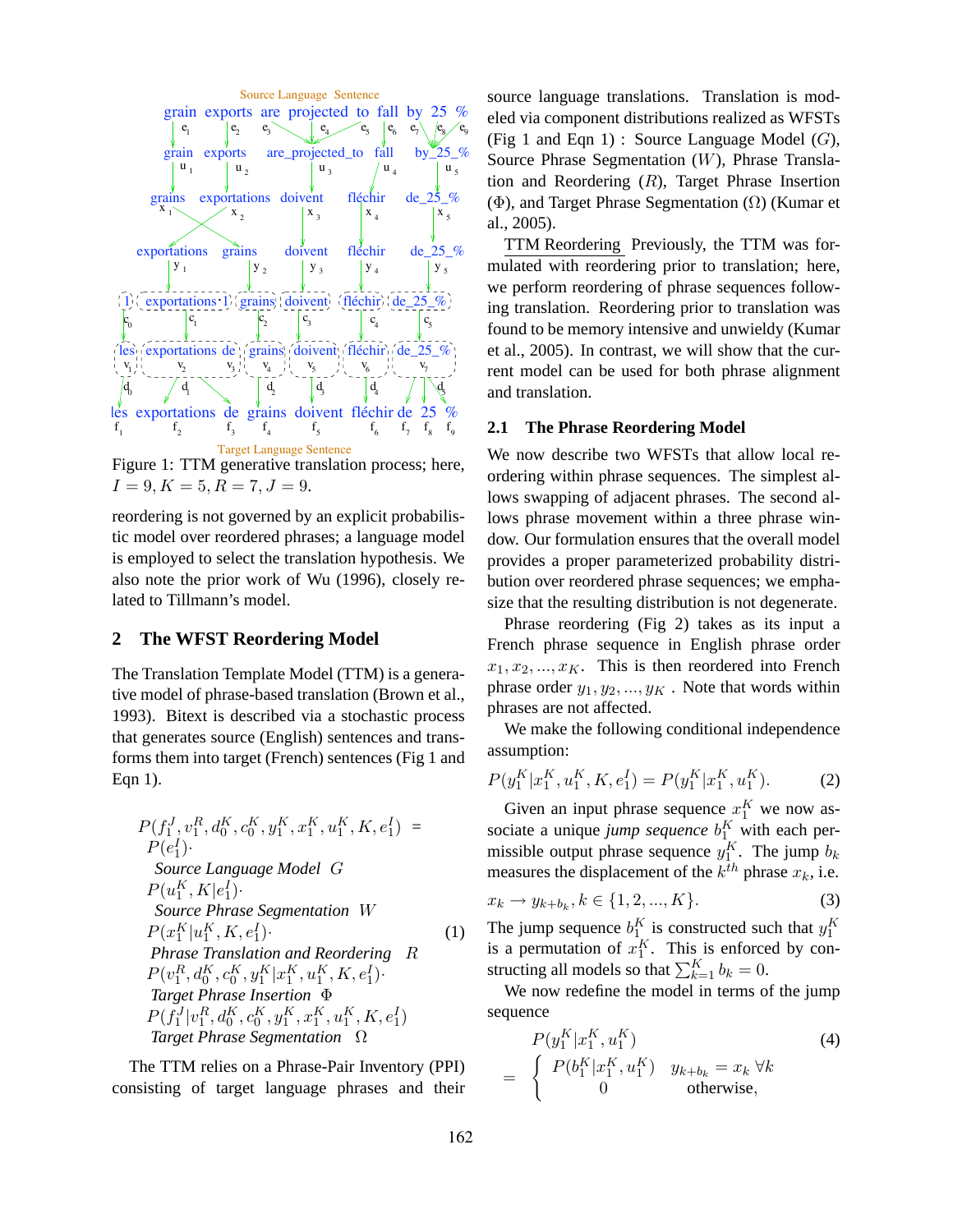

Figure 2: Phrase reordering and jump sequence.

where  $y_1^K$  is determined by  $x_1^K$  and  $b_1^K$ .

-

Each jump  $b_k$  depends on the phrase-pair  $(x_k, u_k)$ and preceding jumps  $b_1^{k-1}$ 

$$
P(b_1^K | x_1^K, u_1^K) = \prod_{k=1}^K P(b_k | x_k, u_k, \phi_{k-1}), \tag{5}
$$

where  $\phi_{k-1}$  is an equivalence classification (state) of the jump sequence  $b_1^{k-1}$ .

The jump sequence  $b_1^K$  can be described by a deterministic finite state machine.  $\phi(b_1^{k-1})$  is the state arrived at by  $b_1^{k-1}$ ; we will use  $\phi_{k-1}$  to denote  $\phi(b_1^{k-1}).$ 

We will investigate phrase reordering by restricting the maximum allowable jump to 1 phrase and to 2 phrases; we will refer to these reordering models as MJ-1 and MJ-2. In the first case,  $b_k \in \{0, +1, -1\}$  while in the second case,  $b_k \in$  ${0, +1, -1, +2, -2}.$ 

### **2.2 Reordering WFST for MJ-1**

We first present the Finite State Machine of the phrase reordering process (Fig 3) which has two equivalence classes (FSM states) for any given history  $b_1^{k-1}$ ;  $\phi(b_1^{k-1}) \in \{1, 2\}$ . A jump of +1 has to be followed by a jump of  $-1$ , and 1 is the start and end state; this ensures  $\sum_{k=1}^{K} b_k = 0$ .



Figure 3: Phrase reordering process for MJ-1.

Under this restriction, the probability of the jump  $b_k$  (Eqn 5) can be simplified as

$$
P(b_k|x_k, u_k, \phi(b_1^{k-1})) =
$$
\n
$$
\begin{cases}\n\beta_1(x_k, u_k) & b_k = +1, \phi_{k-1} = 1 \\
1 - \beta_1(x_k, u_k) & b_k = 0, \phi_{k-1} = 1 \\
1 & b_k = -1, \phi_{k-1} = 2.\n\end{cases}
$$
\n(6)

There is a single parameter jump probability  $\beta_1(x, u) = P(b = +1|x, u)$  associated with each phrase-pair  $(x, u)$  in the phrase-pair inventory. This is the probability that the phrase-pair  $(x, u)$  appears out of order in the transformed phrase sequence.

We now describe the MJ-1 WFST. In the presentation, we use upper-case letters to denote the English phrases  $(u_k)$  and lower-case letters to denote the French phrases  $(x_k$  and  $y_k$ ).

The PPI for this example is given in Table 1.

| English             | French           | Parameters |          |  |  |  |
|---------------------|------------------|------------|----------|--|--|--|
| $\boldsymbol{\eta}$ | $\boldsymbol{x}$ | x u        | x, u     |  |  |  |
|                     | a                | 0.5        | 0.2      |  |  |  |
| А                   | d                | 0.5        | 0.2      |  |  |  |
| B                   | h                | 1.0        | 0.4      |  |  |  |
| C                   | $\mathbf{c}$     | 1.0        | 0.3      |  |  |  |
|                     |                  | 1.0        | $_{0.8}$ |  |  |  |

Table 1: Example phrase-pair inventory with translation and reordering probabilities.

The input to the WFST (Fig 4) is a lattice of French phrase sequences derived from the French sentence to be translated. The outputs are the corresponding English phrase sequences. Note that the reordering is performed on the English side.

The WFST is constructed by adding a self-loop for each French phrase in the input lattice, and a 2-arc path for every pair of adjacent French phrases in the lattice. The WFST incorporates the translation model  $P(x|u)$  and the reordering model  $P(b|x, u)$ . The score on a self-loop with labels  $(u, x)$  is  $P(x|u) \times (1 - \beta_1(x, u))$ ; on a 2-arc path with labels  $(u_1, x_1)$  and  $(u_2, x_2)$ , the score on the 1st arc is  $P(x_2|u_1) \times \beta_1(x_2, u_1)$  and on the 2nd arc is  $P(x_1|u_2)$ .

In this example, the input to this transducer is a single French phrase sequence  $V : a, b, c$ . We perform the WFST composition  $R \circ V$ , project the result on the input labels, and remove the epsilons to form the acceptor  $(R \circ V)_1$  which contains the six English phrase sequences (Fig 4).

Translation Given a French sentence, a lattice of translations is obtained using the weighted finite state composition:  $\mathcal{T} = G \circ W \circ R \circ \Phi \circ \Omega \circ T$ . The most-likely translation is obtained as the path with the highest probability in  $T$ .

Alignment Given a sentence-pair  $(E, F)$ , a lattice of phrase alignments is obtained by the finite state composition:  $\mathcal{B} = S \circ W \circ R \circ \Phi \circ \Omega \circ T$ , where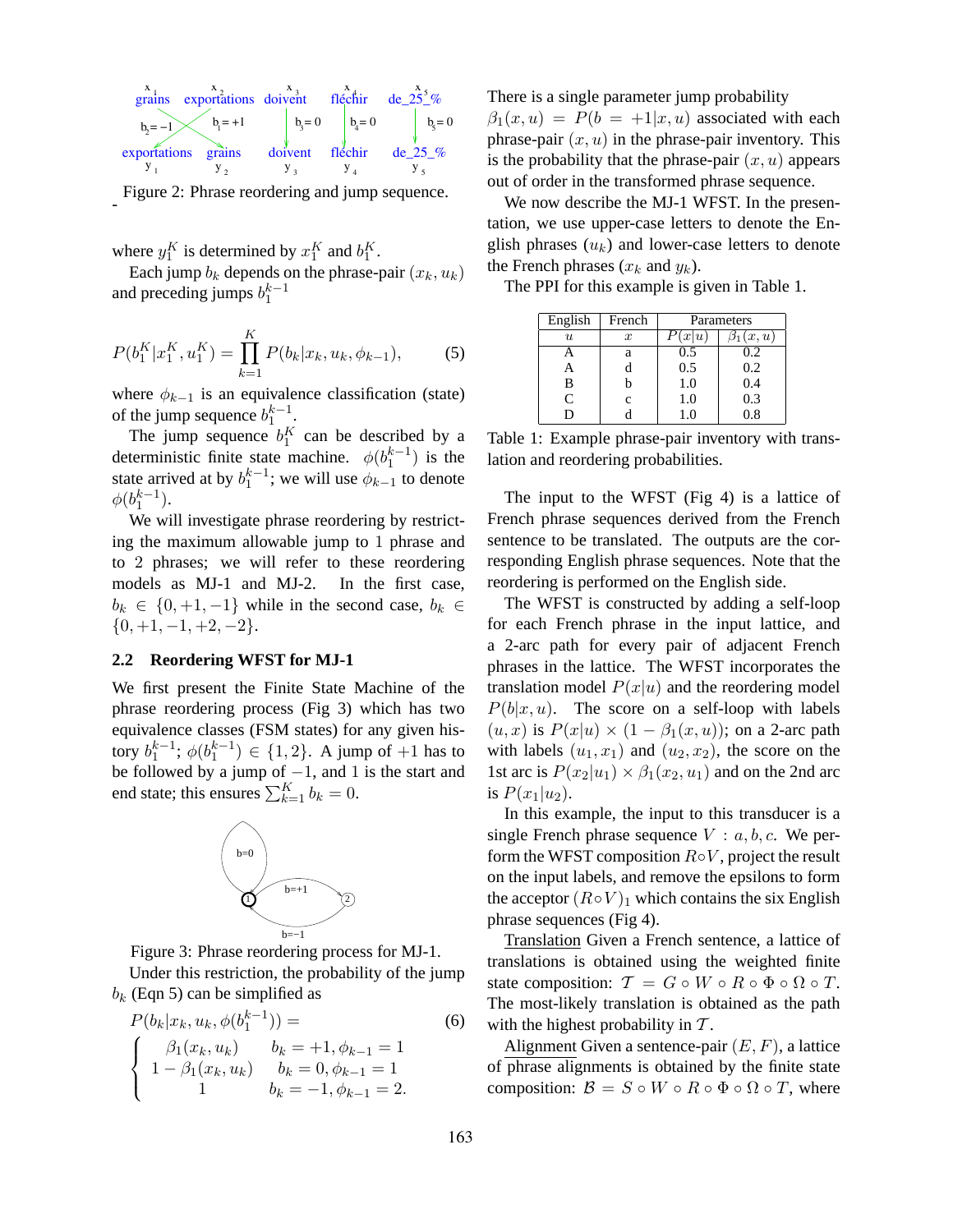

 $S$  is an acceptor for the English sentence  $E$ , and  $T$  is an acceptor for the French sentence  $F$ . The Viterbi alignment is found as the path with the highest probability in  $\beta$ . The WFST composition gives the word-to-word alignments between the sentences. However, to obtain the phrase alignments, we need to construct additional FSTs not described here.

#### **2.3 Reordering WFST for MJ-2**

MJ-2 reordering restricts the maximum allowable jump to 2 phrases and also insists that the reordering take place within a window of 3 phrases. This latter condition implies that for an input sequence  ${a, b, c, d}$ , we disallow the three output sequences:  $\{b, d, a, c; c, a, d, b; c, d, a, b; \}$ . In the MJ-2 finite state machine, a given history  $b_1^{k-1}$  can lead to one of the six states in Fig 5.



Figure 5: Phrase reordering process for MJ-2.

The jump probability of Eqn 5 becomes

$$
P(b_k|x_k, u_k, \phi_{k-1}) =
$$
\n
$$
\begin{cases}\n\beta_1(x_k, u_k) & b_k = 1, \phi_{k-1} = 1 \\
\beta_2(x_k, u_k) & b_k = 2, \phi_{k-1} = 1 \\
\begin{cases}\n1 - \beta_1(x_k, u_k) & b_k = 0, \phi_{k-1} = 1 \\
-\beta_2(x_k, u_k) & b_k = 1, \phi_{k-1} = 2\n\end{cases}\n\end{cases}
$$
\n(7)

$$
\begin{cases}\n\frac{\beta_1(x_k, u_k)}{1 - \beta_1(x_k, u_k)} & b_k = -1, \phi_{k-1} = 2 \\
1 - \beta_1(x_k, u_k) & b_k = -1, \phi_{k-1} = 2\n\end{cases}
$$
\n(8)

$$
\begin{array}{ll}\n0.5 & b_k = 0, \phi_{k-1} = 3 \\
0.5 & b_k = -1, \phi_{k-1} = 3.\n\end{array} \tag{9}
$$

$$
\begin{cases} 1 & b_k = -2, \phi_{k-1} = 4 \end{cases}
$$
 (10)

$$
1 \quad b_k = -2, \phi_{k-1} = 5 \tag{11}
$$

$$
\begin{cases} 1 & b_k = -1, \phi_{k-1} = 6 \end{cases}
$$
 (12)

We note that the distributions (Eqns 7 and 8) are based on two parameters  $\beta_1(x, u)$  and  $\beta_2(x, u)$  for each phrase-pair  $(x, u)$ .

n

Suppose the input is a phrase sequence  $a, b, c$ , the MJ-2 model (Fig 5) allows 6 possible reorderings:  $a, b, c; a, c, b; b, a, c; b, c, a; c, a, b; c, b, a$ . The distribution Eqn 9 ensures that the sequences  $b, c, a$  and  $c, b, a$  are assigned equal probability. The distributions in Eqns 10-12 ensure that the maximum jump is 2 phrases and the reordering happens within a window of 3 phrases. By insisting that the process start and end at state 1 (Fig 5), we ensure that the model is not deficient. A WFST implementing the MJ-2 model can be easily constructed for both phrase alignment and translation, following the construction described for the MJ-1 model.

#### **3 Estimation of the Reordering Models**

The Translation Template Model relies on an inventory of target language phrases and their source language translations. Our goal is to estimate the reordering model parameters  $P(b|x, u)$  for each phrase-pair  $(x, u)$  in this inventory. However, when translating a given test set, only a subset of the phrase-pairs is needed. Although there may be an advantage in estimating the model parameters under an inventory that covers all the training bitext, we fix the phrase-pair inventory to cover only the phrases on the test set. Estimation of the reordering model parameters over the training bitext is then performed under this test-set specific inventory.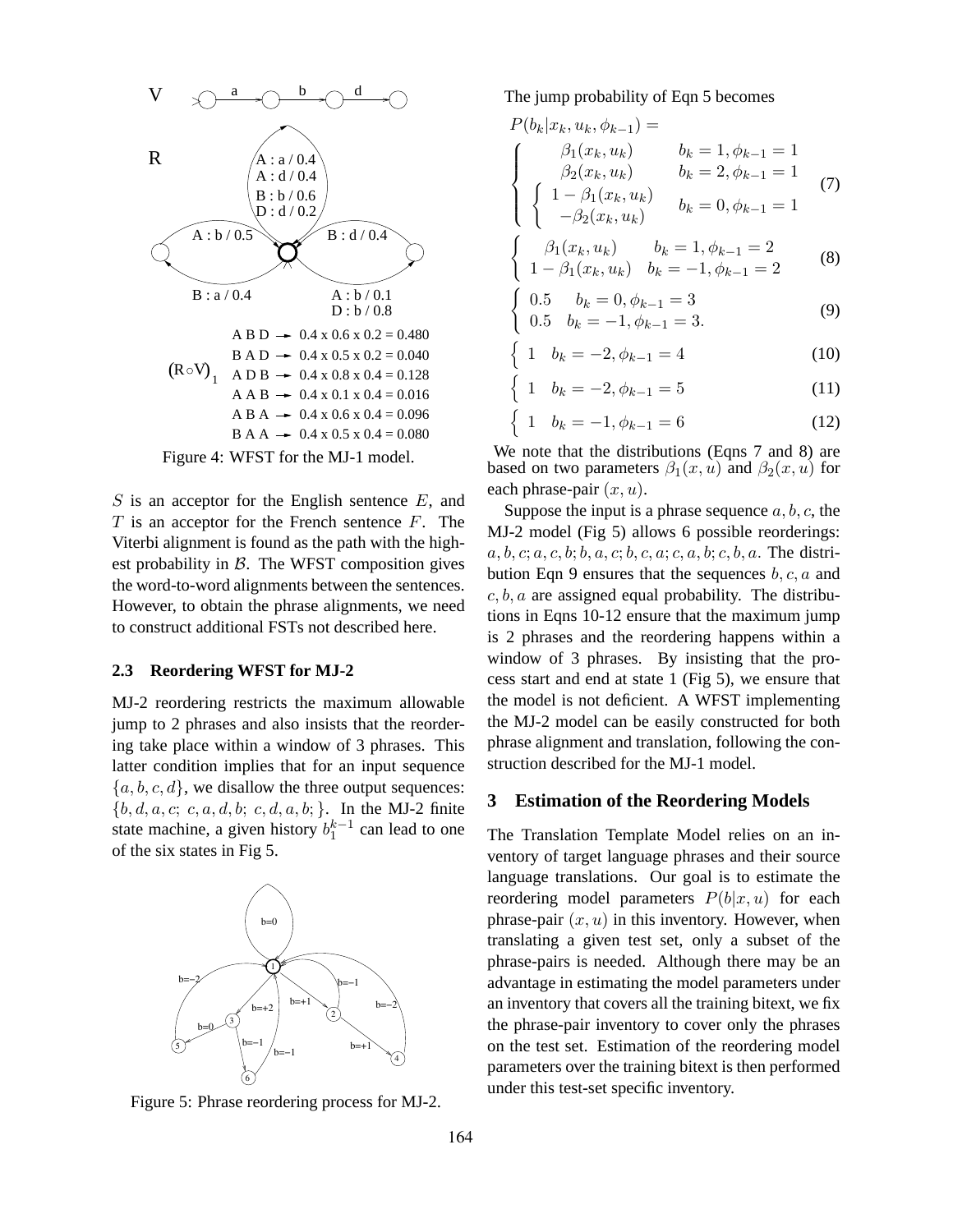We employ the EM algorithm to obtain Maximum Likelihood (ML) estimates of the reordering model parameters. Applying EM to the MJ-1 reordering model gives the following ML parameter estimates for each phrase-pair  $(u, x)$ .

$$
\hat{\beta}_1(x, u) = \frac{C_{x, u}(0, +1)}{C_{x, u}(0, +1) + C_{x, u}(0, 0)}.
$$
\n(13)

 $C_{x,u}(\phi, b)$  is defined for  $\phi = 1, 2$  and  $b =$  $-1, 0, +1$ . Any permissible phrase alignment of a sentence pair corresponds to a  $b_1^K$  sequence, which in turn specifies a  $\phi_1^K$  sequence.  $C_{x,u}(\phi, b)$  is the expected number of times the phrase-pair  $x, u$  is aligned with a jump of b phrases when the jump history is  $\phi$ . We do not use full EM but a Viterbi training procedure that obtains the counts for the best (Viterbi) alignments. If a phrase-pair  $(x, u)$  is never seen in the Viterbi alignments, we back-off to a flat parameter  $\beta_1(x, u) = 0.05$ .

The ML parameter estimates for the MJ-2 model are given in Table 2, with  $C_{x,u}(\phi, b)$  defined similarly. In our training scenario, we use WFST operations to obtain Viterbi phrase alignments of the training bitext where the initial reordering model parameters  $(\beta_0(x, u))$  are set to a uniform value of 0.05. The counts  $C_{x,u}(s, b)$  are then obtained over the phrase alignments. Finally the ML estimates of the parameters are computed using Eqn 13 (MJ-1) or Eqn 14 (MJ-2). We will refer to the Viterbi trained models as MJ-1 VT and MJ-2 VT. Table 3 shows the MJ-1 VT parameters for some example phrase-pairs in the Arabic-English (A-E) task.

| II.                  | $\boldsymbol{x}$ | (x, u) |
|----------------------|------------------|--------|
| which_is_the_closest | Agrb             | 1.0    |
| international_trade  | tjArp_EAlmyp     | 0.8    |
| the_foreign_ministry | wzArp_xArjyp     | 0.6    |
| arab_league          | jAmEp_dwl_Erbyp  | 14     |

Table 3: MJ-1 parameters for A-E phrase-pairs.

To validate alignment under a PPI, we measure performance of the TTM word alignments on French-English (500 sent-pairs) and Chinese-English (124 sent-pairs) (Table 4). As desired, the Alignment Recall (AR) and Alignment Error Rate (AER) improve modestly while Alignment Precision (AP) remains constant. This suggests that the models allow more words to be aligned and thus improve the recall; MJ-2 gives a further improvement in AR and AER relative to MJ-1. Alignment preci-

| Reordering | Metrics $(\%)$ |         |      |      |           |      |  |
|------------|----------------|---------|------|------|-----------|------|--|
|            |                | Frn-Eng |      |      | $Chn-Eng$ |      |  |
|            | ΔP             | ΑR      | AER  | ΑP   | ΔR        | AFR  |  |
| None       | 94.2           | 84.8    | 10.0 | 85.1 | 47.1      | 39.3 |  |
| $MJ-1 VT$  | 94.1           | 86.8    | 9.1  | 85.3 | 49.4      | 37.5 |  |
| $MJ-2 VT$  | 93.9           | 87.4    | 8.9  | 85.3 | 50.9      | 36.3 |  |

Table 4: Alignment Performance with Reordering.

sion depends on the quality of the word alignments within the phrase-pairs and does not change much by allowing phrase reordering. This experiment validates the estimation procedure based on the phrase alignments; however, we do not advocate the use of TTM as an alternate word alignment technique.

# **4 Translation Experiments**

We perform our translation experiments on the large data track of the NIST Arabic-to-English (A-E) and Chinese-to-English (C-E) MT tasks; we report results on the NIST 2002, 2003, and 2004 evaluation test sets  $<sup>1</sup>$ .</sup>

#### **4.1 Exploratory Experiments**

In these experiments the training data is restricted to FBIS bitext in C-E and the news bitexts in A-E. The bitext consists of chunk pairs aligned at sentence and sub-sentence level (Deng et al., 2004). In A-E, the training bitext consists of 3.8M English words, 3.2M Arabic words and 137K chunk pairs. In C-E, the training bitext consists of 11.7M English words, 8.9M Chinese words and 674K chunk pairs.

Our Chinese text processing consists of word segmentation (using the LDC segmenter) followed by grouping of numbers. For Arabic our text processing consisted of a modified Buckwalter analysis (LDC2002L49) followed by post processing to separate conjunctions, prepostions and pronouns, and Al-/w- deletion. The English text is processed using a simple tokenizer based on the text processing utility available in the the NIST MT-eval toolkit.

The Language Model (LM) training data consists of approximately 400M words of English text derived from Xinhua and AFP (English Gigaword), the English side of FBIS, the UN and A-E News texts, and the online archives of The People's Daily.

Table 5 gives the performance of the MJ-1 and MJ-2 reordering models when translation is performed using a 4-gram LM. We report performance on the 02, 03, 04 test sets and the combined test set

<sup>1</sup>http://www.nist.gov/speech/tests/mt/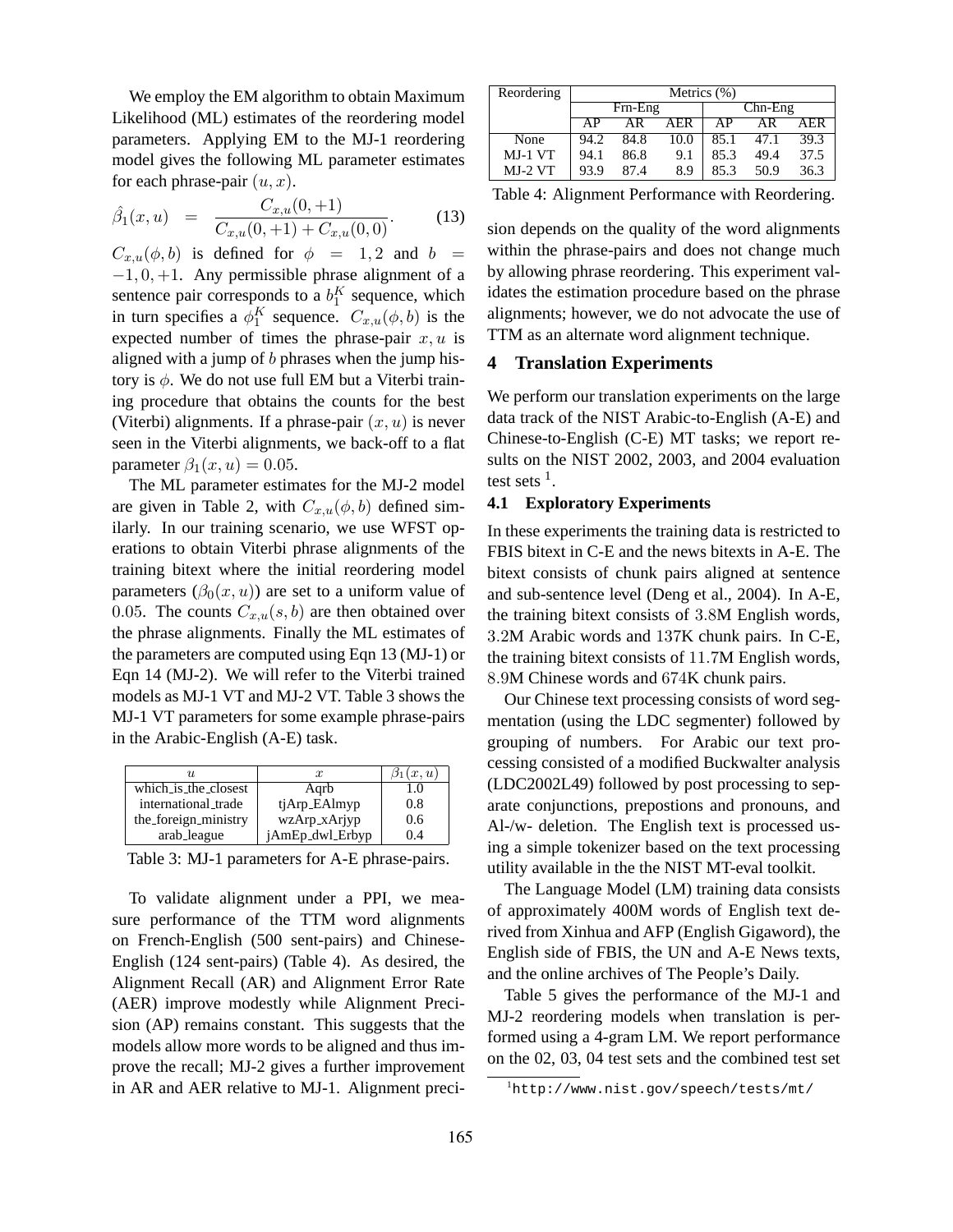$$
\hat{\beta}_1(x, u) = \frac{C_{x, u}(1, u) + C_{x, u}(2, u)}{C_{x, u}(1, u) + C_{x, u}(1, 0) + C_{x, u}(1, u) + C_{x, u}(2, u) + C_{x, u}(2, u) + C_{x, u}(2, u)} \n\hat{\beta}_2(x, u) = \frac{(C_{x, u}(1, 0) + C_{x, u}(2, -1) + C_{x, u}(1, u))C_{x, u}(1, u)}{(C_{x, u}(1, u) + C_{x, u}(1, 0) + C_{x, u}(1, u) + C_{x, u}(2, u) + C_{x, u}(2, u) + C_{x, u}(2, u) + C_{x, u}(2, u) + C_{x, u}(2, u) + C_{x, u}(2, u) + C_{x, u}(2, u) + C_{x, u}(2, u) + C_{x, u}(2, u) + C_{x, u}(2, u) + C_{x, u}(2, u) + C_{x, u}(2, u) + C_{x, u}(2, u) + C_{x, u}(2, u) + C_{x, u}(2, u) + C_{x, u}(2, u) + C_{x, u}(2, u) + C_{x, u}(2, u) + C_{x, u}(2, u) + C_{x, u}(2, u) + C_{x, u}(2, u) + C_{x, u}(2, u) + C_{x, u}(2, u) + C_{x, u}(2, u) + C_{x, u}(2, u) + C_{x, u}(2, u) + C_{x, u}(2, u) + C_{x, u}(2, u) + C_{x, u}(2, u) + C_{x, u}(2, u) + C_{x, u}(2, u) + C_{x, u}(2, u) + C_{x, u}(2, u) + C_{x, u}(2, u) + C_{x, u}(2, u) + C_{x, u}(2, u) + C_{x, u}(2, u) + C_{x, u}(2, u) + C_{x, u}(2, u) + C_{x, u}(2, u) + C_{x, u}(2, u) + C_{x, u}(2, u) + C_{x, u}(2, u) + C_{x, u}(2, u) + C_{x, u}(2, u) + C_{x, u}(2, u) + C_{x, u}(2, u) + C_{x, u}(2, u) + C_{x, u}(2, u) + C_{x, u}(2, u) + C_{x, u}(2, u) +
$$

| Reordering | $BLEU(\%)$ |                 |      |                |                 |      |      |                |
|------------|------------|-----------------|------|----------------|-----------------|------|------|----------------|
|            |            | Arabic-English  |      |                | Chinese-English |      |      |                |
|            | 02         | 03<br>04<br>ALL |      |                | 02              | 03   | 04   | ALL            |
| None       | 37.5       | 40.3            | 36.8 | $37.8 \pm 0.6$ | 24.2            | 23.7 | 26.0 | $25.0 \pm 0.5$ |
| MJ-1 flat  | 40.4       | 43.9            | 39.4 | $40.7 \pm 0.6$ | 25.7            | 24.5 | 27.4 | $26.2 \pm 0.5$ |
| MJ-1 VT    | 41.3       | 44.8            | 40.3 | $41.6 \pm 0.6$ | 25.8            | 24.5 | 27.8 | $26.5 \pm 0.5$ |
| MJ-2 flat  | 41.0       | 44.4            | 39.7 | $41.1 \pm 0.6$ | 26.4            | 24.9 | 27.7 | $26.7 \pm 0.5$ |
| $MJ-2VT$   | 41.7       | 45.3            | 40.6 | $42.0 \pm 0.6$ | 26.5            | 24.9 | 27.9 | $26.8 \pm 0.5$ |

Table 2: ML parameter estimates for MJ-2 model.

Table 5: Performance of MJ-1 and MJ-2 reordering models with a 4-gram LM.

 $(ALL=02+03+04)$ . For the combined set  $(ALL)$ , we also show the 95% BLEU confidence interval computed using bootstrap resampling (Och, 2003).

Row 1 gives the performance when no reordering model is used. The next two rows show the influence of the MJ-1 reordering model; in row 2, a flat probability of  $\beta_1(x, u) = 0.05$  is used for all phrase-pairs; in row 3, a reordering probability is estimated for each phrase-pair using Viterbi Training (Eqn 13). The last two rows show the effect of the MJ-2 reordering model; row 4 uses flat probabilities  $(\beta_1(x, u) = 0.05, \beta_2(x, u) = 0.01)$  for all phrase-pairs; row 5 applies reordering probabilities estimating with Viterbi Training for each phrase-pair (Table 2).

On both language-pairs, we observe that reordering yields significant improvements. The gains from phrase reordering are much higher on A-E relative to C-E; this could be related to the fact that the word order differences between English and Arabic are much higher than the differences between English and Chinese. MJ-1 VT outperforms flat MJ-1 showing that there is value in estimating the reordering parameters from bitext. Finally, the MJ-2 VT model performs better than the flat MJ-2 model, but only marginally better than the MJ-1 VT model. Therefore estimation does improve the MJ-2 model but allowing reordering beyond a window of 1 phrase is not useful when translating either Arabic or Chinese into English in this framework.

The flat MJ-1 model outperforms the noreordering case and the flat MJ-2 model is better than the flat MJ-1 model; we hypothesize that phrase reordering increases search space of translations that allows the language model to select a higher quality hypothesis. This suggests that these models of phrase reordering actually require strong language models to be effective. We now investigate the interaction between language models and reordering.

Our goal here is to measure translation performance of reordering models over variable span ngram LMs (Table 6). We observe that both MJ-1 and MJ-2 models yield higher improvements under higher order LMs: e.g. on A-E, gains under 3g (3.6 BLEU points on MJ-1, 0.2 points on MJ-2) are higher than the gains with 2g (2.4 BLEU points on MJ-1, 0.1 points on MJ-2).

| Reordering | $BLEU(\%)$     |      |      |      |      |      |  |
|------------|----------------|------|------|------|------|------|--|
|            | A-E            |      |      |      | C-E  |      |  |
|            | 3g<br>2g<br>4g |      |      | 2g   | 3g   | 4g   |  |
| None       | 21.0           | 36.8 | 37.8 | 16.1 | 24.8 | 25.0 |  |
| $MJ-1VT$   | 23.4           | 40.4 | 41.6 | 16.2 | 25.9 | 26.5 |  |
| $MJ-2VT$   | 23.5           | 40.6 | 42.0 | 16.0 | 26.1 | 26.8 |  |

Table 6: Reordering with variable span n-gram LMs on Eval02+03+04 set.

We now measure performance of the reordering models across the three test set genres used in the NIST 2004 evaluation: news, editorials, and speeches. On A-E, MJ-1 and MJ-2 yield larger improvements on News relative to the other genres; on C-E, the gains are larger on Speeches and Editorials relative to News. We hypothesize that the Phrase-Pair Inventory, reordering models and language models could all have been biased away from the test set due to the training data. There may also be less movement across these other genres.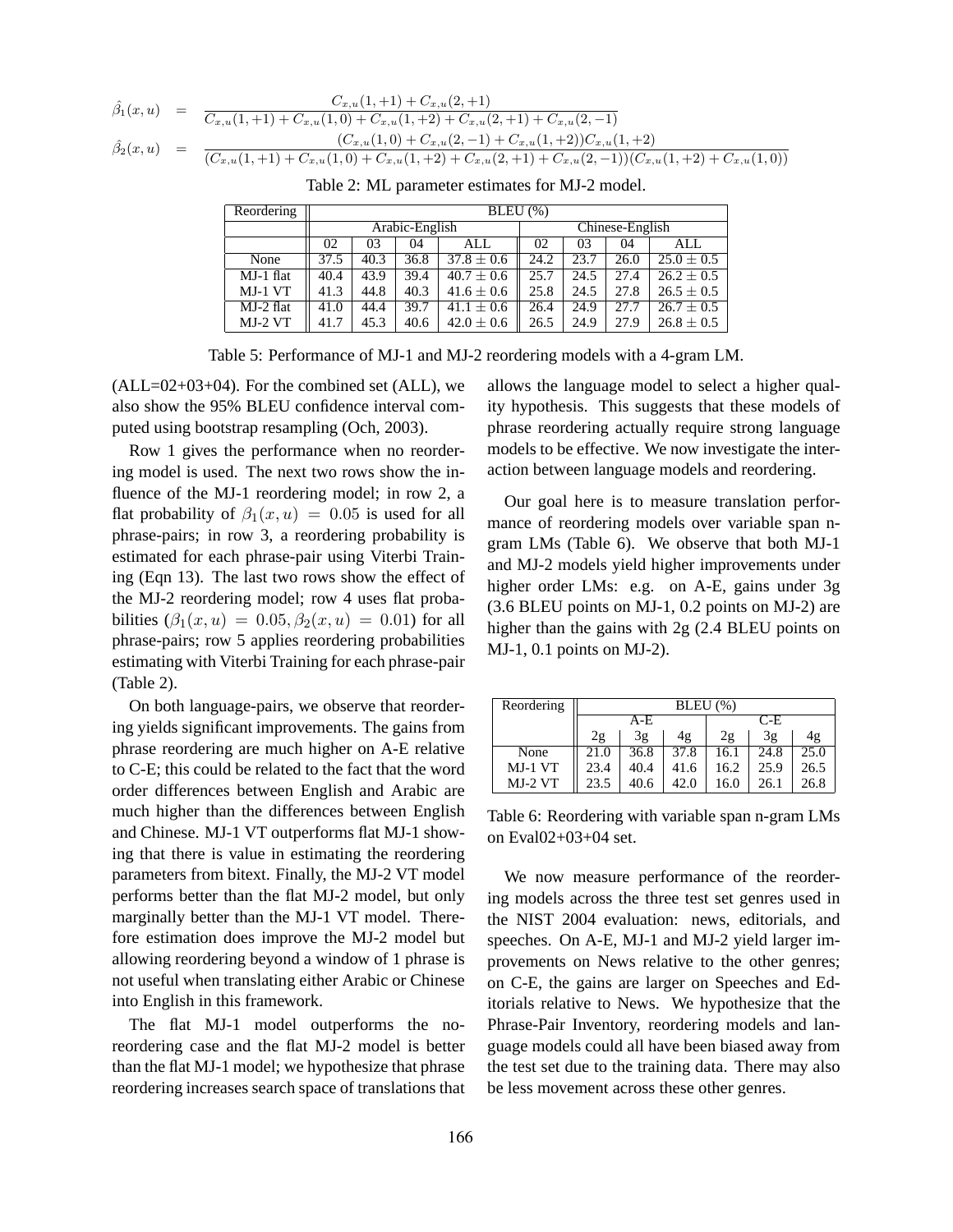| Reordering | BLEU(%)     |      |             |             |       |             |  |
|------------|-------------|------|-------------|-------------|-------|-------------|--|
|            | $A-E$       |      |             |             | $C-F$ |             |  |
|            | <b>News</b> | Eds  | <b>Sphs</b> | <b>News</b> | Eds   | <b>Sphs</b> |  |
| None       | 41.1        | 30.8 | 33.3        | 23.6        | 25.9  | 30.8        |  |
| $MJ-1VT$   | 45.6        | 32.6 | 35.7        | 24.8        | 27.8  | 33.3        |  |
| $MJ-2VT$   | 46.2        | 32.7 | 35.5        | 24.8        | 27.8  | 33.7        |  |

|  | Table 7: Performance across Eval 04 test genres. |  |  |
|--|--------------------------------------------------|--|--|
|--|--------------------------------------------------|--|--|

|                  | $BLEU$ $(\%)$ |                |      |      |                 |      |  |
|------------------|---------------|----------------|------|------|-----------------|------|--|
|                  |               | Arabic-English |      |      | Chinese-English |      |  |
| Reordering       | 02            | 03             | 04n  | 02   | 03              | 04n  |  |
| None             | 40.2          | 42.3           | 43.3 | 28.9 | 27.4            | 27.3 |  |
| $MJ-1 VT$        | 43.1          | 45.0           | 45.6 | 30.2 | 28.2            | 28.9 |  |
| <b>MET-Basic</b> | 44.8          | 47.2           | 48.2 | 31.3 | 30.3            | 30.3 |  |
| MET-IBM1         | 45.2          | 48.2           | 49.7 | 31.8 | 30.7            | 31.0 |  |

Table 8: Translation Performance on Large Bitexts.

### **4.2 Scaling to Large Bitext Training Sets**

We here describe the integration of the phrase reordering model in an MT system trained on large bitexts. The text processing and language models have been described in § 4.1. Alignment Models are trained on all available bitext (7.6M chunk pairs/207.4M English words/175.7M Chinese words on C-E and 5.1M chunk pairs/132.6M English words/123.0M Arabic words on A-E), and word alignments are obtained over the bitext. Phrase-pairs are then extracted from the word alignments (Koehn et al., 2003). MJ-1 model parameters are estimated over all bitext on A-E and over the non-UN bitext on C-E. Finally we use Minimum Error Training (MET) (Och, 2003) to train log-linear scaling factors that are applied to the WFSTs in Equation 1. 04news (04n) is used as the MET training set.

Table 8 reports the performance of the system. Row 1 gives the performance without phrase reordering and Row 2 shows the effect of the MJ-1 VT model. The MJ-1 VT model is used in an initial decoding pass with the four-gram LM to generate translation lattices. These lattices are then rescored under parameters obtained using MET (MET-basic), and 1000-best lists are generated. The 1000-best lists are augmented with IBM Model-1 (Brown et al., 1993) scores and then rescored with a second set of MET parameters. Rows 3 and 4 show the performance of the MET-basic and MET-IBM1 models.

We observe that the maximum likelihood phrase reordering model (MJ-1 VT) yields significantly improved translation performance relative to the monotone phrase order translation baseline. This confirms the translation performance improvements found

over smaller training bitexts.

We also find additional gains by applying MET to optimize the scaling parameters that are applied to the WFST component distributions within the TTM (Equation 1). In this procedure, the scale factor applied to the MJ-1 VT Phrase Translation and Reordering component is estimated along with scale factors applied to the other model components; in other words, the ML-estimated phrase reordering model itself is not affected by MET, but the likelihood that it assigns to a phrase sequence is scaled by a single, discriminatively optimized weight. The improvements from MET (see rows MET-Basic and MET- IBM1) demonstrate that the MJ-1 VT reordering models can be incorporated within a discriminative optimized translation system incorporating a variety of models and estimation procedures.

# **5 Discussion**

In this paper we have described local phrase reordering models developed for use in statistical machine translation. The models are carefully formulated so that they can be implemented as WFSTs, and we show how the models can be incorporated into the Translation Template Model to perform phrase alignment and translation using standard WFST operations. Previous approaches to WFST-based reordering (Knight and Al-Onaizan, 1998; Kumar and Byrne, 2003; Tsukada and Nagata, 2004) constructed permutation acceptors whose state spaces grow exponentially with the length of the sentence to be translated. As a result, these acceptors have to be pruned heavily for use in translation. In contrast, our models of local phrase movement do not grow explosively and do not require any pruning or approximation in their construction. In other related work, Bangalore and Ricardi (2001) have trained WF-STs for modeling reordering within translation; their WFST parses word sequences into trees containing reordering information, which are then checked for well-formed brackets. Unlike this approach, our model formulation does not use a tree representation and also ensures that the output sequences are valid permutations of input phrase sequences; we emphasize again that the probability distribution induced over reordered phrase sequences is not degenerate.

Our reordering models do resemble those of (Tillmann, 2004; Tillmann and Zhang, 2005) in that we